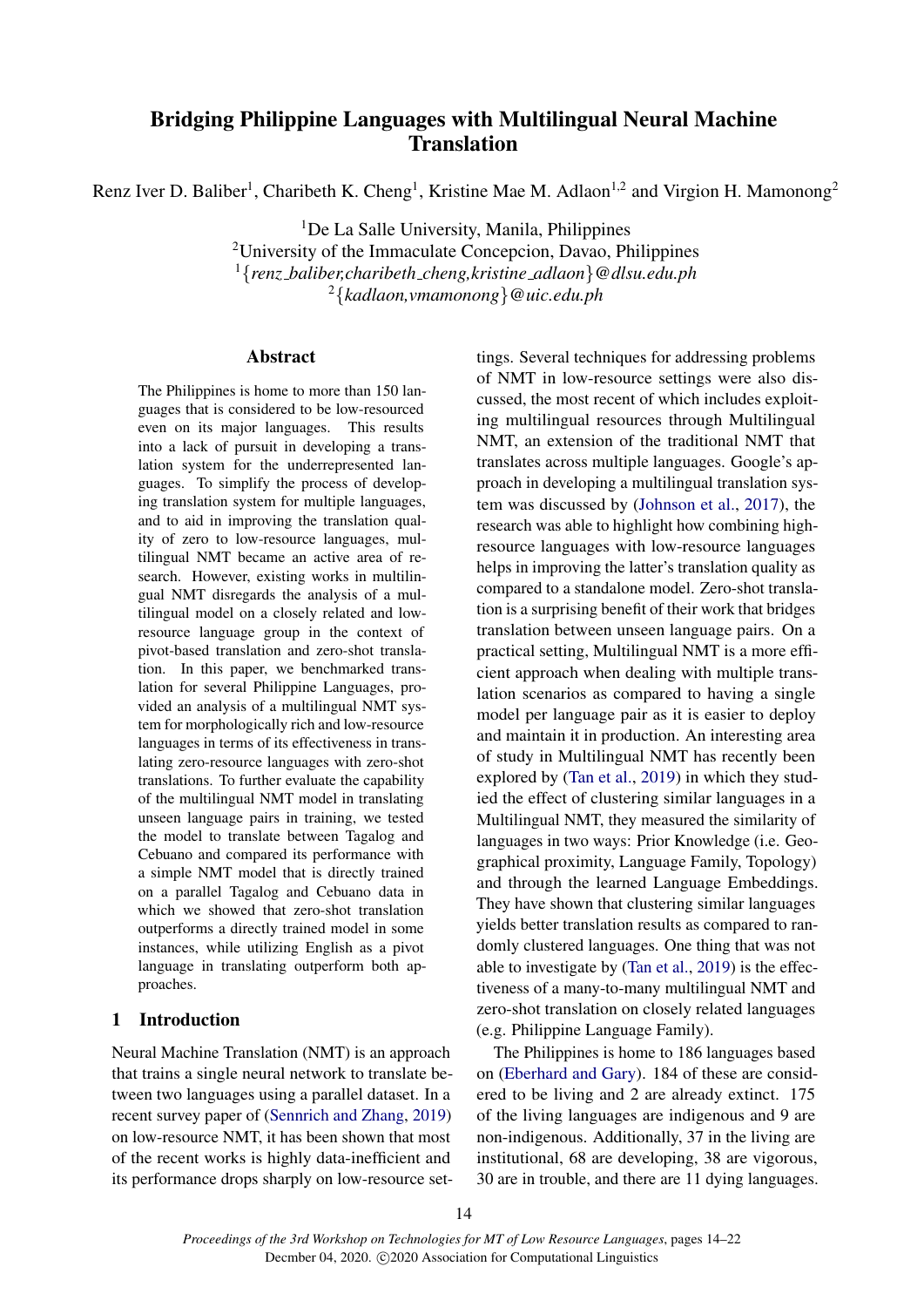There are also 3 unestablished languages. According to [\(McFarland,](#page-8-3) [2004\)](#page-8-3), the Philippine languages may be grouped into language families, which includes the northern group (Ilokano, Pangasinan, and Kapampangan), and a central group (Tagalog, Bicolano, Hiligaynon, and Cebuano). [\(McFarland,](#page-8-3) [2004\)](#page-8-3) also mentioned that the Philippines is experiencing a period of language convergence, a type of linguistic change in which languages structurally resembles or blends into one another as a result of prolonged interaction, manifested by high volume of borrowing from large languages such as English, Tagalog, and other regionally significant languages. Philippine languages also has large amount of intersections and sharing across the languages according to the work of [\(Regalado](#page-8-4) [et al.,](#page-8-4) [2018\)](#page-8-4) on classifying low-resource Philippine Languages. In recent years, there has been a number of research works on developing Neural Machine Translation systems but all of them are English-centric and are focusing on Tagalog [\(Tacorda et al.,](#page-8-5) [2017\)](#page-8-5) and Cebuano [\(Adlaon and](#page-7-1) [Marcos,](#page-7-1) [2018\)](#page-7-1). Machine Translation systems exists for other Philippine Languages according to the survey paper of [\(Oco and Roxas,](#page-8-6) [2018\)](#page-8-6) but implemented on either Statistical, Transfer-based, or Corpus-based approach. To the best of our knowledge, only the work of [\(Adlaon and Marcos,](#page-7-1) [2018\)](#page-7-1) has developed and investigated translation between two Philippine Languages where they developed a unidirectional translation system for Cebuano to Tagalog.

## 2 Related Works

In recent years, neural machine translation has been extended to support multilingual translation which has been strongly motivated by the following reasons: a) Maintaining a single model for each language pair or translation direction is challenging in an industry setting [\(Johnson et al.,](#page-8-1) [2017\)](#page-8-1); and b) Exploiting multilingual data in improving lowresource translation settings [\(Sennrich and Zhang,](#page-8-0) [2019\)](#page-8-0).

In one of the earliest works in multilingual NMT, [\(Dong et al.,](#page-7-2) [2015\)](#page-7-2) extended the traditional NMT into a multitask learning framework by implementing a shared encoder for the source language and dedicated encoders for the target languages, this resulted in a translation performance that achieves higher BLEU scores than individually trained models. On the other hand [\(Firat et al.,](#page-7-3) [2016\)](#page-7-3) mod-

ified the traditional NMT by implementing multiple encoders and decoders sharing a single attention mechanism and also shown improvements on low resource translation performance. Extending the traditional NMT systems to handle multilingual translation would typically require some major changes in the architecture as shown in the works of [\(Dong et al.,](#page-7-2) [2015\)](#page-7-2) and [\(Firat et al.,](#page-7-3) [2016\)](#page-7-3) which is something that is addressed by the work of [\(Johnson et al.,](#page-8-1) [2017\)](#page-8-1) where their implementation of multilingual NMT does not require major changes in the architecture but only requires to add a special token in the dataset to signify the translation direction. [\(Johnson et al.,](#page-8-1) [2017\)](#page-8-1) conducted the experiments in three different settings: One to Many (e.g. English  $\rightarrow$  Spanish, Portuguese), Many to One (e.g. Spanish, Portuguese  $\rightarrow$  English), and Many to Many (e.g. English  $\leftrightarrow$  Spanish, English  $\leftrightarrow$  Portuguese), the most interesting experiment is the Many to Many setting where an evidence of transfer learning occurred when the model learned to do zero-shot translation or to translate between unseen language pairs. In zero-shot translation, since the model was trained to translate between English  $\rightarrow$  Spanish and English  $\rightarrow$  Portuguese, the model can generate acceptable translations for Spanish  $\rightarrow$  Portuguese. More recently, the work of [\(Tan et al.,](#page-8-2) [2019\)](#page-8-2) implemented a transformer-based multilingual nmt based on the works of [\(Johnson](#page-8-1) [et al.,](#page-8-1) [2017\)](#page-8-1), the main contribution of their work is the language clustering in building a multilingual nmt that aims to answer the question of which languages should be grouped together in order to gain an optimal result. [\(Tan et al.,](#page-8-2) [2019\)](#page-8-2) based the clustering on two methods, using prior knowledge (e.g. language family, geographical proximity) and language embedding, their work shows that clustering languages yields better results in almost all of the translation tasks as compared to randomly grouped or individually trained models. However, the work of [\(Tan et al.,](#page-8-2) [2019\)](#page-8-2) did not conduct a many to many experiment which would have been interesting given that it enables zero-shot learning and it is intriguing to see the effect of zero-shot learning on closely related language pairs.

## 2.1 Multilingual NMT for Philippine Languages

We based our approach in the work of [\(Johnson](#page-8-1) [et al.,](#page-8-1) [2017\)](#page-8-1) that presented a simple and effective approach to multilingual NMT by prepending a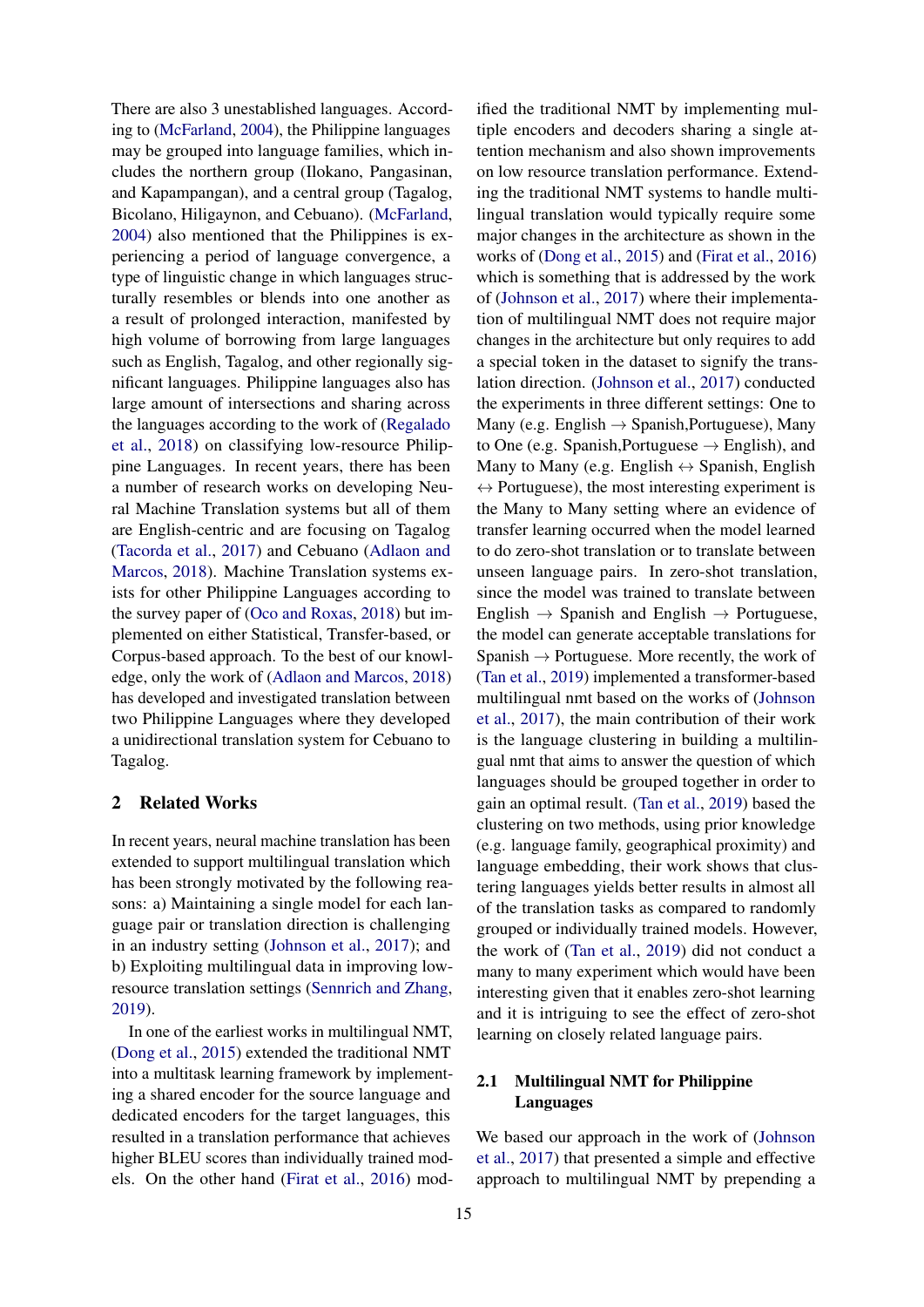special token on the dataset and having no modification to the choice of NMT architecture.

## 3 Data

A parallel corpora sourced from the OPUS project [\(Tiedemann,](#page-8-7) [2012\)](#page-8-7) consisting 6 language pairs was used to train two of our models. Table [1](#page-2-0) shows the number of instances that were extracted from the corpus for each language pair. To evaluate the zero-shot translation capabilities of the model, we sourced a small number of test data from [\(Wit](#page-8-8)[nesses,](#page-8-8) [2014\)](#page-8-8) and were able to get 191 rows of parallel data per language pair in the permutations of Philippine languages to Philippine languages translation.

<span id="page-2-0"></span>

| <b>Language Pair</b> | <b>Instances</b> |
|----------------------|------------------|
| English-Bicolano     | 264,106          |
| English-Cebuano      | 728,739          |
| English-Hiligaynon   | 428,302          |
| English-Ilocano      | 423,329          |
| English-Pangasinense | 70,112           |
| English-Tagalog      | 1,638,906        |

Table 1: Number of parallel data collected from OPUS project

In an attempt to investigate on the relation or effect of clustering multiple languages to machine translation performance, we visualized the embeddings of selected instances in Table [1.](#page-2-0) We selected 10 instances for each language pair and generated the word embeddings of the tokens extracted and used t-SNE for high dimensional data projection. We used the same configuration of [\(Wattenberg](#page-8-9) [et al.,](#page-8-9) [2016\)](#page-8-9) except for the number of iterations as it was observed that it had reached a point of stability at iteration 1000. Learning rate was set to 10 and we used perplexity configurations of 2, 5, 30, 50, and 100.

While perplexity is a tuneable hyper-parameter that is used to estimate the number of close neighbors a point has, Figure [1](#page-2-1) shows that in all of the perplexity configurations, 5 observable clusters were formed. We zoomed-in to the clusters and isolated the points belonging to each group as seen in Figure [1.](#page-2-1)

It was observed that articles *the* and *a* are grouped in Clusters 1 and 4, respectively, while symbols . (period) and , (comma) in Clusters 2 and 5, respectively. While words like *classmates* and *study* were found clustered together in Cluster 3.

<span id="page-2-1"></span>

Figure 1: t-SNE Projection of the MNMT dataset.

Clustering in figure [1](#page-2-1) shows that both semantic and syntactic relations of words in multilingual pairs could be captured but is highly evident for the English language (as shown in Figure [1\)](#page-2-1) as it is the language present in all of the pairs.

With a goal of being able to aid the automatic translation of Mother-Tongue Based Multilingual Education (MTB-MLE) materials used by the Department of Education in the Philippines; a separate work was conducted gathering Tagalog-Cebuano parallel dataset in the academic domain. We continued to gather and build an academic domainspecific parallel corpus for Tagalog and Cebuano languages as initiated by the work of [\(Adlaon and](#page-7-4) [Marcos,](#page-7-4) [2019\)](#page-7-4). Due to the absence of parallel data in this domain, we manually identified specific articles and categories in Wikipedia to be extracted. Categories that were identified should be somehow related to the MTB-MLE topics. Wikipedia as the dataset source, has aligned article pairs that may range from being almost completely parallel to containing almost no parallel sentences. Table [2](#page-2-2) shows the number of pairs that were extracted per category.

<span id="page-2-2"></span>

| <b>Categories</b>             | <b>Instances</b> |
|-------------------------------|------------------|
| PH Regions                    | 1537             |
| <b>PH</b> Provinces           | 1929             |
| <b>PH</b> Cities              | 2044             |
| <b>PH Tourism Attractions</b> | 1000             |
| PH Presidents                 | 1528             |
| List of PH threatened species | 8201             |

Table 2: Number of parallel data extracted from Wikipedia. PH is an abbreviation for Philippines.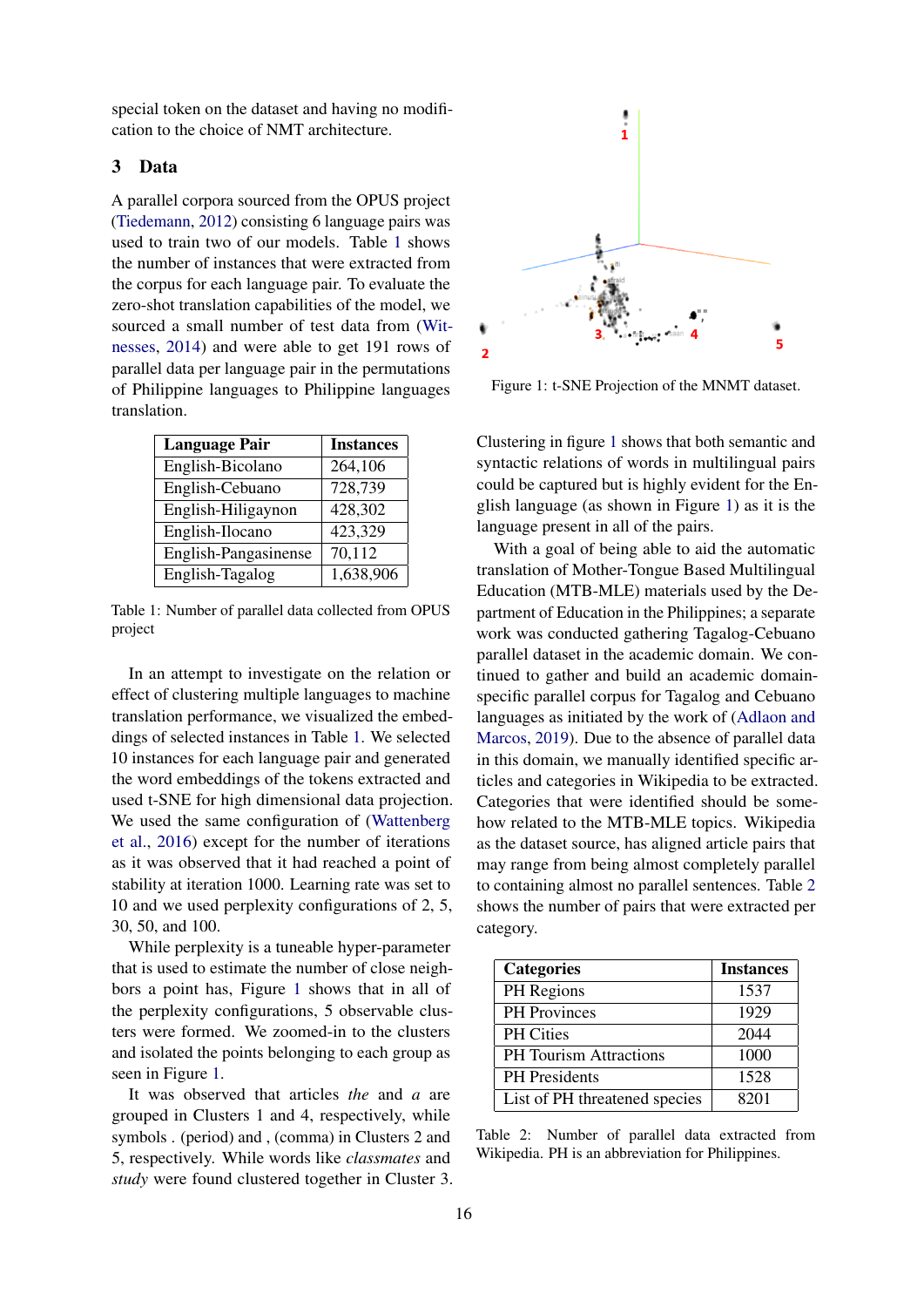## 3.1 Preprocessing

For the preprocessing step, we followed the steps in [\(Hieber et al.,](#page-7-5) [2017\)](#page-7-5) where we normalized punctuations, removed non-printing characters, filtered sentences longer than 100, and performed BPE (Byte pair encoding) with 50,000 joint operations. We also utilized the Moses SMT scripts from [\(Koehn](#page-8-10) [et al.,](#page-8-10) [2007\)](#page-8-10) for the preprocessing steps above except for the Byte Pair Encoding step where we used the original work of [\(Sennrich et al.,](#page-8-11) [2015\)](#page-8-11). To follow the implementation of [\(Johnson et al.,](#page-8-1) [2017\)](#page-8-1) we also preprended a special token on the source data to specify the target language (i.e.  $\langle$ 2CEB $\rangle$ ) Good Morning  $\rightarrow$  Maayong Buntag)

#### 3.1.1 Wikipedia

To extract articles from Wikipedia we used a python library called Beautiful Soup. The URL to be used for pulling data is unique per language following a format where category, topic, and language are specified. After extracting texts from the topic, we then manually aligned sentences that are translations of each other.

No subword tokenization was performed in the dataset as a preprocessing mechanism. However, we considered some rules in aligning the sentences. First, morphological markers such as affixes that indicate the tense and aspect of verbs were considered to ensure accuracy of translations. Second, in case a word in the source language has no equivalence in the target language, communicative or contextual translation was used. Third, since Tagalog and Cebuano languages mostly observe the VSO (Verb-Subject- Object) syntactic structure, we maintained the same pattern in translating from Tagalog to Cebuano. However, for cases that SVO (Subject-Verb-Object) patterns are used the same SVO structures were retained. Last, in case a certain word is too specific to a certain culture or affiliation , a more generic term was used to make the translation more inclusive.

## 4 Methodology

There are four fundamental parts in the methodology, the collection of parallel data from various sources, preparation of the data, model development and training, and the testing and evaluation of the models. Two models were trained and developed on the model training phase, a multilingual NMT model trained on parallel English and Philippine Languages data, and a direct NMT model



Figure 2: Different activities in the methodology

trained on a parallel Tagalog and Cebuano data. Consequently, two types of model testing was conducted, direct and comparative evaluations. The direct evaluation includes the direct evaluation of the multilingual NMT model on the English and Philippine Languages parallel test data, and evaluation of its capability to translate unseen language pairs from training through the zero shot and pivot translation using the English language on parallel data of various Philippine languages. Lastly, the comparative evaluation includes the performance comparison of a model directly trained on a Tagalog and Cebuano parallel data against a multilingual NMT model that has not seen any Tagalog and Cebuano parallel data in training, relying only on its capability to translate with zero shot translation and pivot translation.

## 5 Experimental Setup

All experiments were conducted using the Transformer architecture of [\(Vaswani et al.,](#page-8-12) [2017\)](#page-8-12) with relevant modifications for each model, and has been evaluated with the BLEU score based on [\(Papineni](#page-8-13) [et al.,](#page-8-13) [2002\)](#page-8-13). BLEU is the averaged percentage of n-gram matches [\(Hwang,](#page-8-14) [2009\)](#page-8-14) that for each *i*-gram in  $i = 1, 2, ..., N$ , the percentage of the *i*gram tuples in the hypothesis that also occur in the references is computed:

$$
P(i) = \frac{Matched(i)}{H(i)}
$$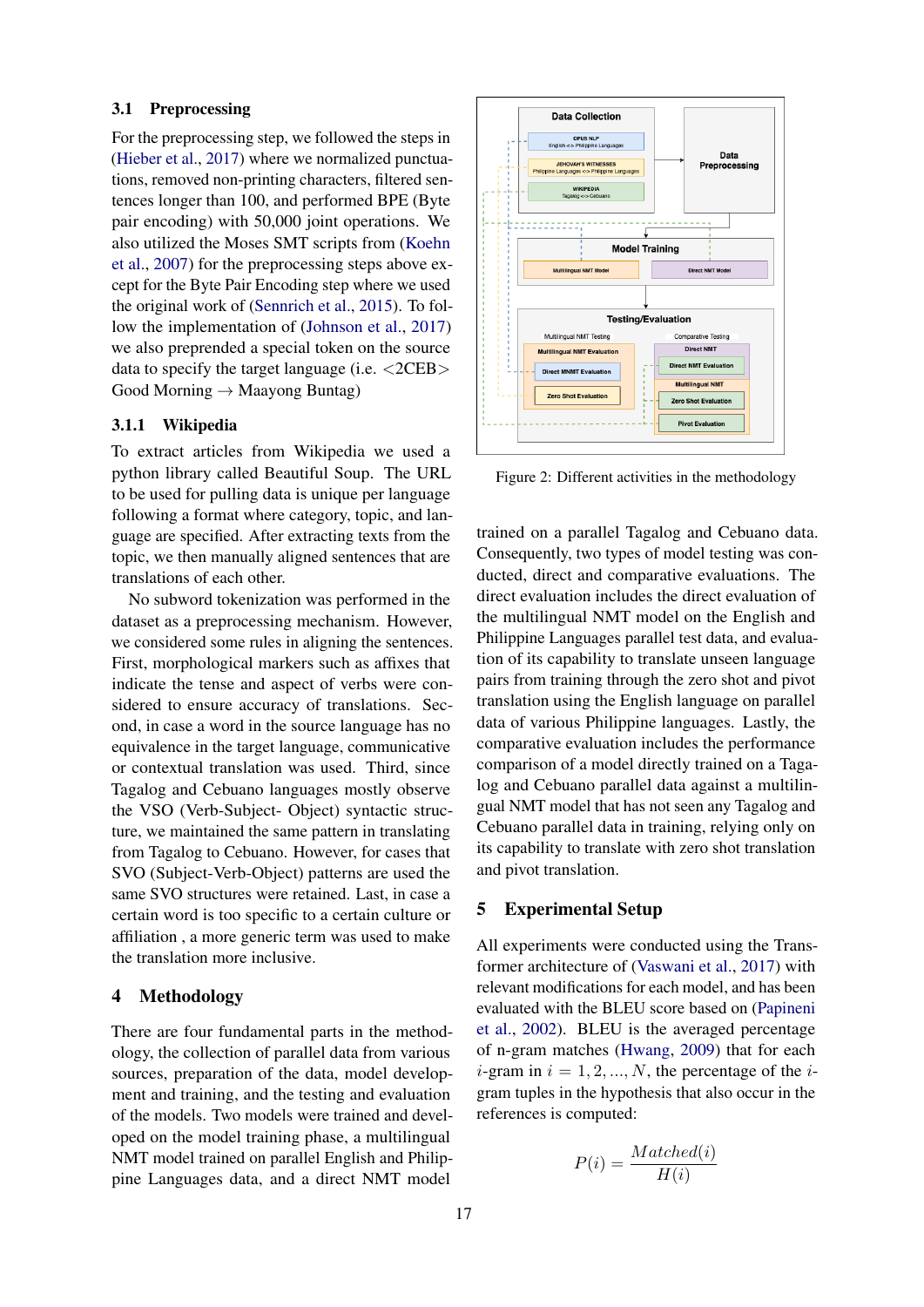where  $H(i)$  is the number of *i*-gram tuples in the hypothesis. For a hypothesis of length  $n$  words,  $H(1) = n$ ,  $H(2) = n-1$ ,  $H(3) = n-2$ . Matched is computed as:

$$
\text{Matched}(i) = \sum_{t_i} \min \left\{ C_h(t_i), \max_j C_{hj}(t_i) \right\}
$$

where  $t_i$  is an *i*-gram tuple in hypothesis h;  $C_h(t_i)$  is the number of times  $t_i$  occurs in the hypothesis;  $C_{h,i}(t_i)$  is the number of times  $t_i$  occurs in reference  $j$ . BLEU is then computed as:

$$
BLEU_a = \left\{ \prod_{i=1}^{N} P(i) \right\}^{1/N}
$$

#### 5.1 Multilingual NMT (MNMT)

We combined all the language pairs gathered from the OPUS project dataset shown in Table [1](#page-2-0) forming a total of 7082808 instances. We then extracted 1000 instances per bilingual pair for validation and testing. There were approximately 129M words in the corpus with which 1.2M words are unique. Each instance has an average of 18 words.

JoeyNMT Framework from [\(Kreutzer et al.,](#page-8-15) [2019\)](#page-8-15) was used in training the MNMT models. Cross-entropy was used for loss computation, Adam for optimizer, and perplexity (ppl) for early stopping mechanism.

## 5.2 Direct NMT (DNMT)

The OpenNMT-tf toolkit [\(Klein et al.,](#page-8-16) [2018\)](#page-8-16) was used in training the model for the Direct NMT (a model trained on the gathered Wikipedia dataset). In training the model, we used a Transformer architecture with an initial learning rate of 2.0, and LazyAdam for the optimizer. No early stopping mechanism was applied. Training was stop at 20,000 steps with 7.43 and 4.69 loss for Tagalog  $\rightarrow$  Cebuano and Cebuano  $\rightarrow$  Tagalog respectively.

There were a total of 14514 cased instances gathered from the Wikipedia dataset with an overall average of 27 words per instance. The dataset was split into training, validation, and test sets with 60- 20-20 percent ratio or 8706, 2904, 2904 instances per set respectively. Table [3](#page-4-0) shows the distribution and details of the data used in training of the Direct NMT model. Despite this in-domain dataset split, only 4820 words out of 12298 in the test set is present in the training set.

<span id="page-4-0"></span>

| <b>Dataset</b> | Words  | Unique |  |
|----------------|--------|--------|--|
|                |        | Words  |  |
| <b>Tagalog</b> |        |        |  |
| A11            | 395324 | 36543  |  |
| Train          | 244746 | 23995  |  |
| Val            | 77483  | 11677  |  |
| <b>Test</b>    | 73095  | 12298  |  |
| Cebuano        |        |        |  |
| A11            | 398107 | 36373  |  |
| Train          | 246435 | 23832  |  |
| Val            | 78276  | 11587  |  |
| Test           | 73396  | 12095  |  |

Table 3: The Wikipedia Dataset Distribution (Train, Val, and Test)

Although the work of [\(Luong et al.,](#page-8-17) [2015\)](#page-8-17) have filtered out sentence pairs whose lengths exceed 50 words, we retained ours as it has been observed that instances with lengths greater than 50 contains enumeration of named entities such as location, dates, and names. There are a total of 734 instances with lengths greater than 50.

### 6 Results and Discussion

We used two approaches in multilingual translation from the MNMT model; Zero-shot and Pivot-based approach. The performance of these approaches were then compared to DNMT model which was trained on a Tagalog-Cebuano bilingual corpus. For the multilingual models, translations were detokenized before scoring. Translation results were then evaluated using SacreBleu, a python script that computes for BLEU scores except that it expects detokenized outputs [\(Post,](#page-8-18) [2018\)](#page-8-18) from models.

Table [5](#page-5-0) shows the scores for the dataset that was used for training the multilingual models. Since there is a lack of resource in parallel data across Philippine Languages, we leveraged on zero-shot learning to bridge translation between language pairs unseen on the training data. Table ?? shows the results of zero-shot translation from the MNMT, test data was collected from [\(Witnesses,](#page-8-8) [2014\)](#page-8-8) which is composed of a religious journal translated across several Philippine Languages, including our required language pairs.

According to [\(McFarland,](#page-8-3) [2004\)](#page-8-3), Hiligaynon, Bicolano, Tagalog, and Cebuano belongs to the Central Philippine languages subgroup, and at the same time, Hiligaynon is as closely related to Bicolano and Tagalog as it is with Cebuano. Our re-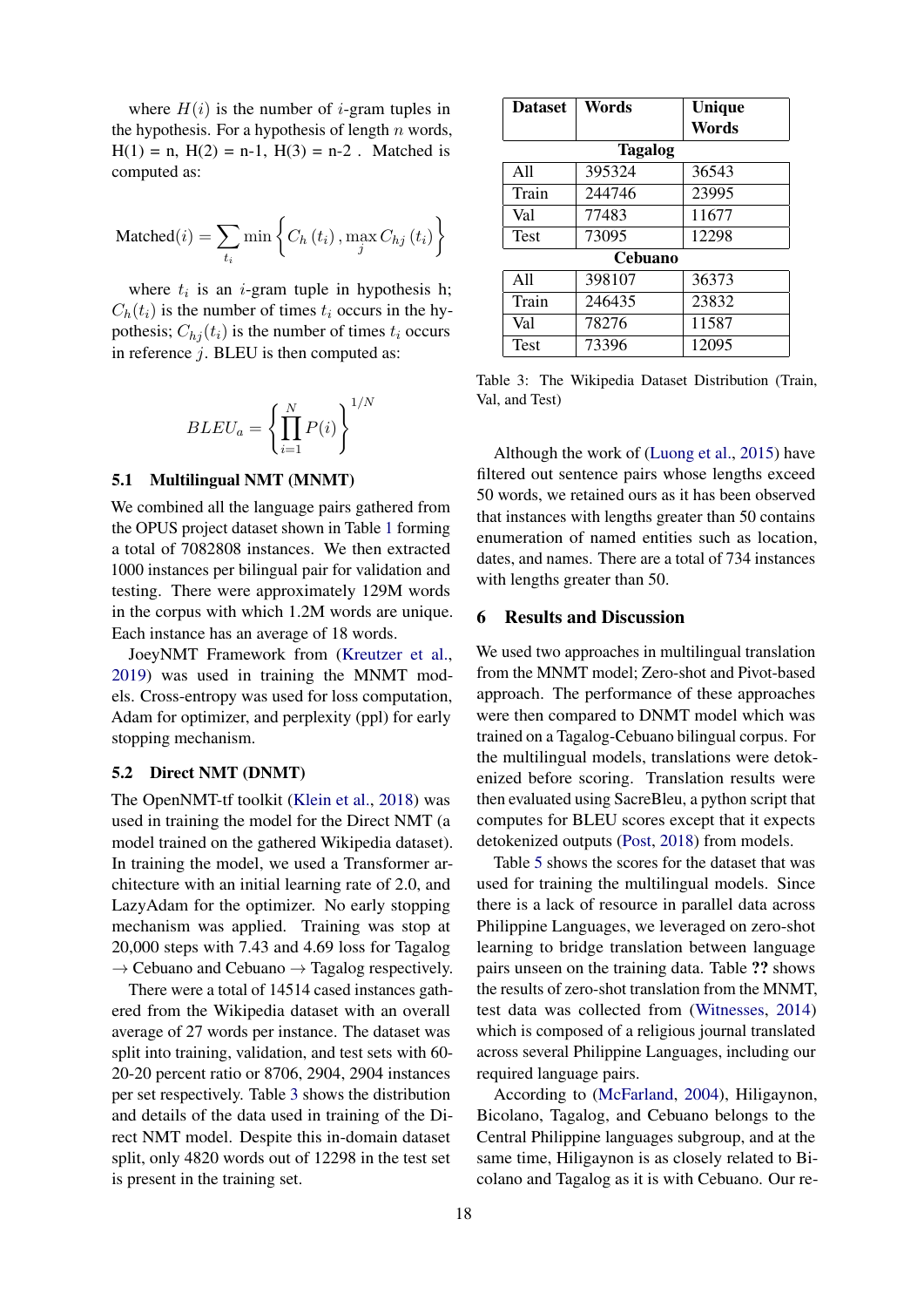<span id="page-5-1"></span>

|                 | <b>Bicolano</b>          | Cebuano                  | Hiligaynon | <b>Ilocano</b> | Pangasinense | <b>Tagalog</b> |
|-----------------|--------------------------|--------------------------|------------|----------------|--------------|----------------|
| <b>Bicolano</b> | $\overline{\phantom{0}}$ | 13.2                     | 16.31      | 10.62          | 9.36         | 3.67           |
| Cebuano         | 15.22                    | $\overline{\phantom{a}}$ | 16.38      | 10.89          | 9.8          | 3.59           |
| Hiligaynon      | 12.98                    | 11.34                    |            | 8.71           | 8.22         | 2.58           |
| <i>Ilocano</i>  | 8.9                      | 10.15                    | 3.27       | -              | 5.84         | 2.91           |
| Pangasinense    | 10.91                    | 11.14                    | 9.39       | 8.34           | -            | 4.33           |
| Tagalog         | 13.69                    | 13                       | 16.33      | 9.53           | 7.91         | -              |

Table 4: Zero-shot translation results for Philippine Languages

sults in Table [4](#page-5-1) supports the rationale of the Central Philippine language subgroup in which Hiligaynon almost always perform better in translating with Bicolano and Tagalog, as it is with Cebuano. Unlike the Central Philippine subgroup, the Northern languages, Ilocano and Pangasinense, are less likely to be closely related with each other as shown by [\(McFarland,](#page-8-3) [2004\)](#page-8-3) where they have examined some grammatical structure of the Central Philippine languages and the Northern Philippine languages, and showed how strikingly different are the grammatical structures of the languages with each other, particularly in the Northern subgroup. Our results in Table [4](#page-5-1) also shows a resemblance of this through the performance of Ilocano and Pangasinense, in which we expected this language pair to perform better with each other, considering that they belong in a single subgroup, but the results show otherwise.

<span id="page-5-0"></span>

| <b>Language Pair</b> | en $\rightarrow$ tgt | $en \leftarrow \text{tgt}$ |
|----------------------|----------------------|----------------------------|
| English-Bicolano     | 51.51                | 54.18                      |
| English-Cebuano      | 46.11                | 44.36                      |
| English-Hiligaynon   | 48.38                | 45.37                      |
| English-Ilocano      | 37.27                | 39.13                      |
| English-Pangasinense | 28.15                | 32.31                      |
| English-Tagalog      | 36.61                | 40.31                      |

Table 5: Test results from the Multilingual NMT on English (en) to various target (tgt) languages

## 6.1 Intrinsic Evaluation

One of the benefits of Multilingual NMT is enabling zero-shot translation where the model can learn to translate between unseen language pairs during training through transfer learning, this approach is also known as implicit bridging. Prior to the emergence of the transfer learning approach, translating between unseen language pairs is possible through explicit bridging or by translating a source language to a pivot language before translat-

19

ing it again to the target language, assuming that the model has been trained to translate between source to pivot, and pivot to target. Both implicit (MNMT-Zero shot) and explicit (MNMT-Pivot based) approaches were implemented in these experiments and compared its performance to Direct (DNMT) approach for Tagalog and Cebuano languages as shown in Table [6.](#page-5-2)

<span id="page-5-2"></span>

| Model                   | tl $\rightarrow$ ceb | $\mathbf{ceb} \rightarrow \mathbf{tl}$ |
|-------------------------|----------------------|----------------------------------------|
| Direct NMT              | 9.54                 | 10.55                                  |
| MNMT-Zero shot          | 11 73                | 7.66                                   |
| <b>MNMT-Pivot</b> based | 19.08                | 19.19                                  |

Table 6: DNMT, MNMT-Zero shot, MNMT-Pivot based BLEU Scores using the test set in Table [3](#page-4-0) for Tagalog(tl) and Cebuano(ceb).

Result shows that for MNMT models, Pivotbased performs better over Zero shot for tl  $\leftrightarrow$  ceb translations which is in agreement with the result of the work of [\(Johnson et al.,](#page-8-1) [2017\)](#page-8-1) where explicitly bridged model obtains higher score over implicitly bridged model for Spanish-Japanese translations.

<span id="page-5-3"></span>

| Model       | <b>Tagalog</b> | Cebuano |
|-------------|----------------|---------|
| <b>DNMT</b> | 4820           | 4637    |
| <b>MNMT</b> | 9383           | 8741    |

Table 7: Overlapping Words

While supervised models such as that of the DNMT are expected to show better performance over unsupervised models as evident in the works of [\(Hokamp et al.,](#page-7-6) [2019\)](#page-7-6), and [\(Ahia and Ogueji,](#page-7-7) [2020\)](#page-7-7) for low-resourced languages, ours performs the least. We attribute this result to several factors. First, there is a disparity in terms of the size of the dataset that was used in training the models. Intuitively, if we look at the overlapping words found in the training vocabulary and test vocabulary of the DNMT and MNMT models in Table [7,](#page-5-3) vocabulary overlap is higher in the MNMT model than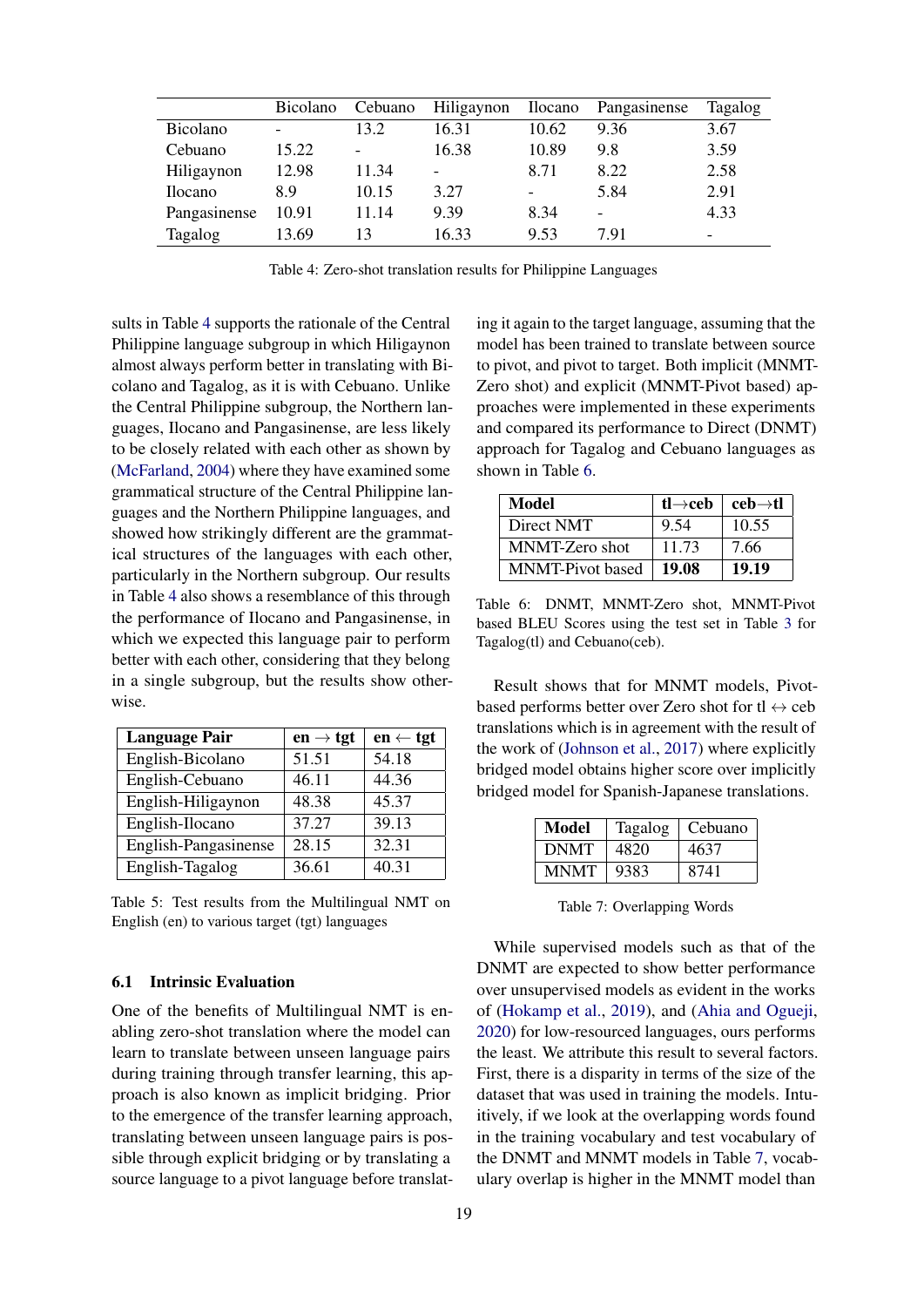in DNMT despite the test set being an in-domain split from DNMT. Second, the loss value when the training was stopped in the DNMT model is still considerably high compared to other NMT works where a loss value of less than 1 or when model is already able to generalize (loss value is not anymore changing over a certain number of time steps). This is evident in Table [6,](#page-5-2) where  $ceb \rightarrow tl$  obtained higher BLEU score with lower loss value compared to tl→ceb.

## 6.2 Morpho-Syntactic Divergence

Tagalog and Cebuano verbs are conjugated by as-pect (complete<sup>[1](#page-6-0)</sup>, progressive<sup>[2](#page-6-1)</sup>, contemplative<sup>[3](#page-6-2)</sup>) or mood. In one of the translation instance the words *pagkabungkag*, *pagkaguba*, *kalaglagan* are words that synonymously mean *pagkawasak* in Tagalog. The action word */pagkawasak/* in the source text is in the complete aspect which both */pagkabungkag/*, and */pagkaguba/* exhibits because of the prefix */pagka-/*. However, *kalaglagan* is somehow a word suggesting a more figurative sense which translates to "the fall" in English. Connective words, such as *bisan pa (niana)*, *apan*, are words equivalent to *gayunpaman* in Tagalog that also express result of a certain course of action. However, in MNMT-Zero Shot, this connecting word is absent.

In the same instance, incorrect translation is manifested in DNMT where no lexical equivalent could be referred to the word in the source text *tower* where both Zero Shot and Pivot based got correctly. However the word *amateur* is seen in DNMT which belongs to the same lexical category (noun) and position as that of the source.

#### 6.3 Lexico-Syntactic Divergence

Lexico syntactic is concerned on how the words in a sentence were put together to generate grammatically acceptable statements. In this section we describe the varying degree on how the generated translations were stringed in the four models. DNMT model generated a completely different sentence as compared to the reference sentence. On the other hand, MNMT-Zero shot model was able to translate some parts of the source sentence, however some words were expressed in English as seen in this line:

*". . . includes details of what happened to be*

*in the form of the Chinese fu . . . into the entrance of Sprout."*

Moreover, the particle *ng* was deleted when the translation was made to the target language equivalent to *sa*:

Source: *". . . pumasok sa pasukan ng gusali."* Google Translate: *". . . misulod sa pultahan building."*

This particle is a linker word of one word to another like in the phrase *pultahan building* should have been *pultahan sa building*. In this example, the translation of the MNMT-Pivot based model generates the closest translation.

Another case is that of zero shot, there are unrelated English and Cebuano phrases that were embedded in the translation. Phrases like *"... different from what is like..."* and *"...intindihon ug intawon..."* were seen which aren't expected to form as in reference to the source sentence. Meanwhile, DNMT generated a structurally off translation as it completely do not coincide to the reference sentence. Pivot based model also do not project accuracy with its syntactic structure since there were deletions made in the translation. The phrase in Tagalog *arched vestibule ay kakaiba* is not translated in this sense. In fact, it only translated the NP *ang linya* with its counterpart in the source *Ang hanay*. The succeeding phrase *binuhing bato* is not a possible syntactic phrase for an inanimate object. In the real context, one could not take good care of rocks as if they were containing life. The word *binuhi* is only possible to living things. Hence, this phrase though syntactically correct but semantically impossible.

To examine further, the numeric modifier *napulo* to a word buttresses is not the same as that of the source sentence *labing-apat*. *Napulo* means 10 while *napulog upat* means 14. Also, the adjectival phrase *higanteng volute* is not the same as that of the translation generated by DNMT *higanteng bulawan*. The word *bulawan* literally means gold in English is not also possible to perform an action to support a certain entity as illustrated in the sentence higanteng bulawan nga nagasuporta. Such phrase is not syntactically related with that from the source sentence *higanteng volute na sumusuporta*. Google Translate performs best in this specific example.

<span id="page-6-0"></span><sup>&</sup>lt;sup>1</sup>Indicates the action has been completed.

<span id="page-6-1"></span><sup>&</sup>lt;sup>2</sup>Indicates the action is still being in progress.

<span id="page-6-2"></span><sup>&</sup>lt;sup>3</sup>Indicates the action is not done but anticipated.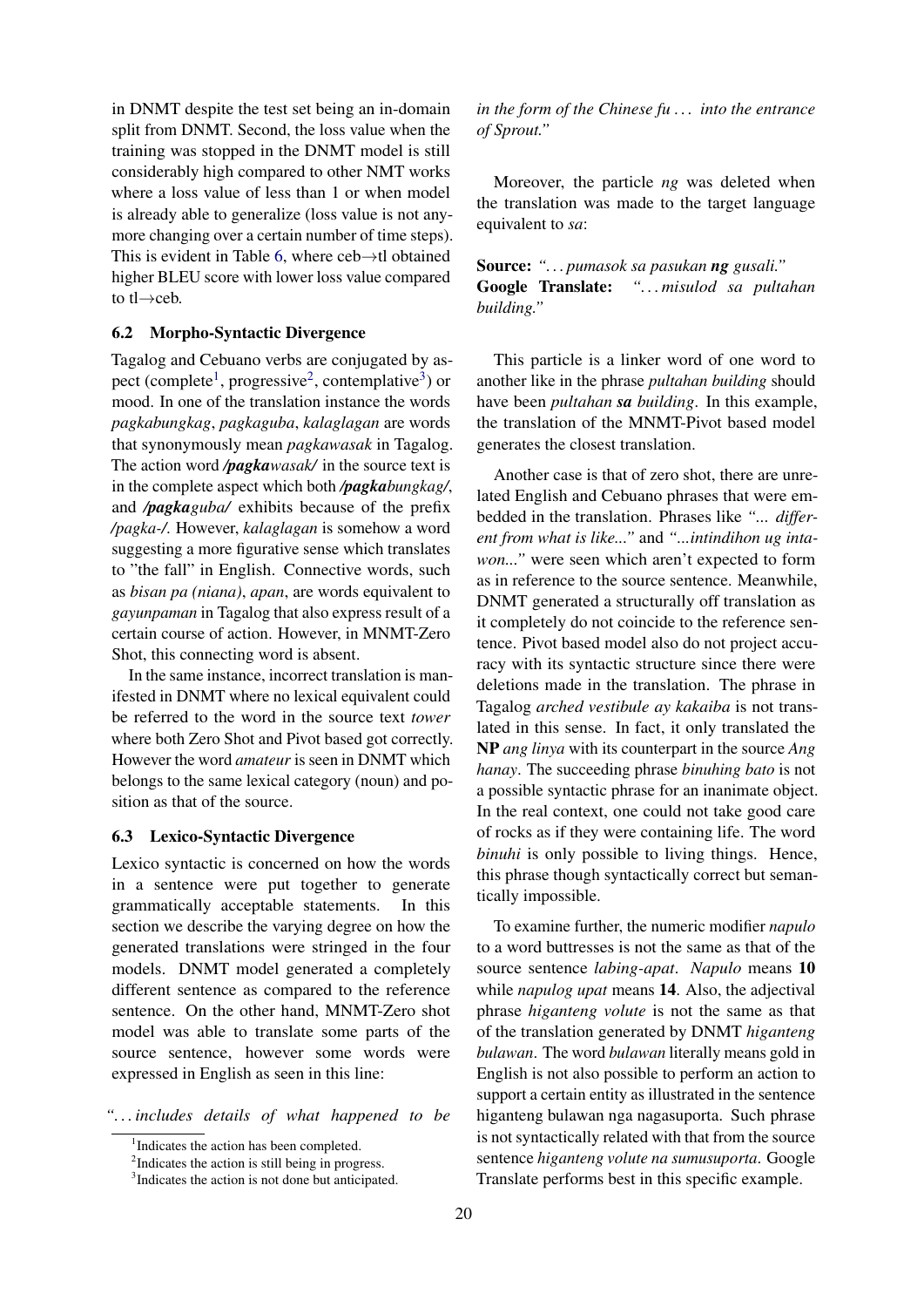### 6.4 Purely-Syntactic Divergence

Tagalog and Cebuano sentences consist two general basic sentence components– predicate and topic which regularly appear in that order in basic syntactic patterns; thus it normally observes the  $VSO<sup>4</sup>$  $VSO<sup>4</sup>$  $VSO<sup>4</sup>$ ; this in some cases, however, may interchange in non-basic structural patterns.

The article *ang* serves various purposes when used both in Tagalog and Cebuano. As far as the grammatical structure of these languages is concern, sentence segments that occur after the article *ang* normally point to the subject focus of the sentence. The *Ang* marks the subject focus of the sentences in the following systems DNMT, MNMT-Zero shot, and Google Translate, except for the MNMT-Pivot based in this specific example. Though noun phrases are not generally similar, as identified by the noun marker such as *orihinal gimubuhaton* (plus the additional modifier phrase – *sa Pulisya ug prominente*), *original baptism*, and *orihinal baptismuhan* in DNMT, MNMT-Zero shot, and Google Translate respectively, still it is evident that the marker provides its significant lexical function in determining the sentence focus. Regardless of differences in the specific focus of *ang*, the sentences observed syntactic divergence in the NP part.

## 7 Conclusion

In this paper, we presented a benchmark work on multilingual neural machine translation for major Philippine languages. We presented two translation approaches from the model that seek to address the problem of low-resource machine translation using zero-shot and pivot-based techniques. Results show that the pivot-based technique provides the closest translation compared to zero-shot and DNMT. Although zero-shot may be a good technique for MNMT, the translations it generated oftentimes contain code-switching mostly English words as discussed in the lexico-syntactic divergence section. Compared to zero-shot and pivot-based techniques, DNMT handled the retention of the sentence structure well. This could be attributed to the model's preprocessing mechanism. We also could not see any relation to the result of our attempt to cluster languages in machine translation performance, but we see this as a future direction of study.

For future work, we plan to have a thorough extrinsic evaluation of the performance of the MNMT

models for other PH language pairs other than Tagalog and Cebuano including further investigation of the clustering of embeddings as it relates to translation results. Also, in-depth work will be conducted on addressing the issues identified in the evaluation. In parallel to improving the MNMT models, a thorough investigation of having both morphologicallycomplex language pairs (e.g. Tagalog and Cebuano) versus complex and non-complex language pairs as a dataset will be studied.

#### References

- <span id="page-7-1"></span>Kristine Mae M Adlaon and Nelson Marcos. 2018. Neural machine translation for cebuano to tagalog with subword unit translation. In *2018 International Conference on Asian Language Processing (IALP)*, pages 328–333. IEEE.
- <span id="page-7-4"></span>Kristine Mae M Adlaon and Nelson Marcos. 2019. [Building the language resource for a cebuano](https://doi.org/10.1145/3342827.3342833)[filipino neural machine translation system.](https://doi.org/10.1145/3342827.3342833) In *2019 3rd International Conference on Natural Language Processing and Information Retrieval Proceedings*, page 127–132. ACM.
- <span id="page-7-7"></span>Orevaoghene Ahia and Kelechi Ogueji. 2020. Towards supervised and unsupervised neural machine translation baselines for nigerian pidgin. In *Proceedings of the AfricanNLP Workshop, International Conference on Learning Representations 2020*.
- <span id="page-7-2"></span>Daxiang Dong, Hua Wu, Wei He, Dianhai Yu, and Haifeng Wang. 2015. Multi-task learning for multiple language translation. In *Proceedings of the 53rd Annual Meeting of the Association for Computational Linguistics and the 7th International Joint Conference on Natural Language Processing (Volume 1: Long Papers)*, pages 1723–1732.
- <span id="page-7-0"></span>David M Eberhard and F Gary. Simons, and charles d. fennig (eds.). 2020. *Ethnologue: Languages of the World*.
- <span id="page-7-3"></span>Orhan Firat, Kyunghyun Cho, and Yoshua Bengio. 2016. Multi-way, multilingual neural machine translation with a shared attention mechanism. *arXiv preprint arXiv:1601.01073*.
- <span id="page-7-5"></span>Felix Hieber, Tobias Domhan, Michael Denkowski, David Vilar, Artem Sokolov, Ann Clifton, and Matt Post. 2017. Sockeye: A toolkit for neural machine translation. *arXiv preprint arXiv:1712.05690*.
- <span id="page-7-6"></span>Chris Hokamp, John Glover, and Demian Gholipour. 2019. Evaluating the supervised and zero-shot performance of multi-lingual translation models. In *Proceedings of the Fourth Conference on Machine Translation (WMT), Volume 2: Shared Task Papers*, page 209–217. ACL.

<span id="page-7-8"></span><sup>4</sup>Verb-Subject-Object syntactic pattern